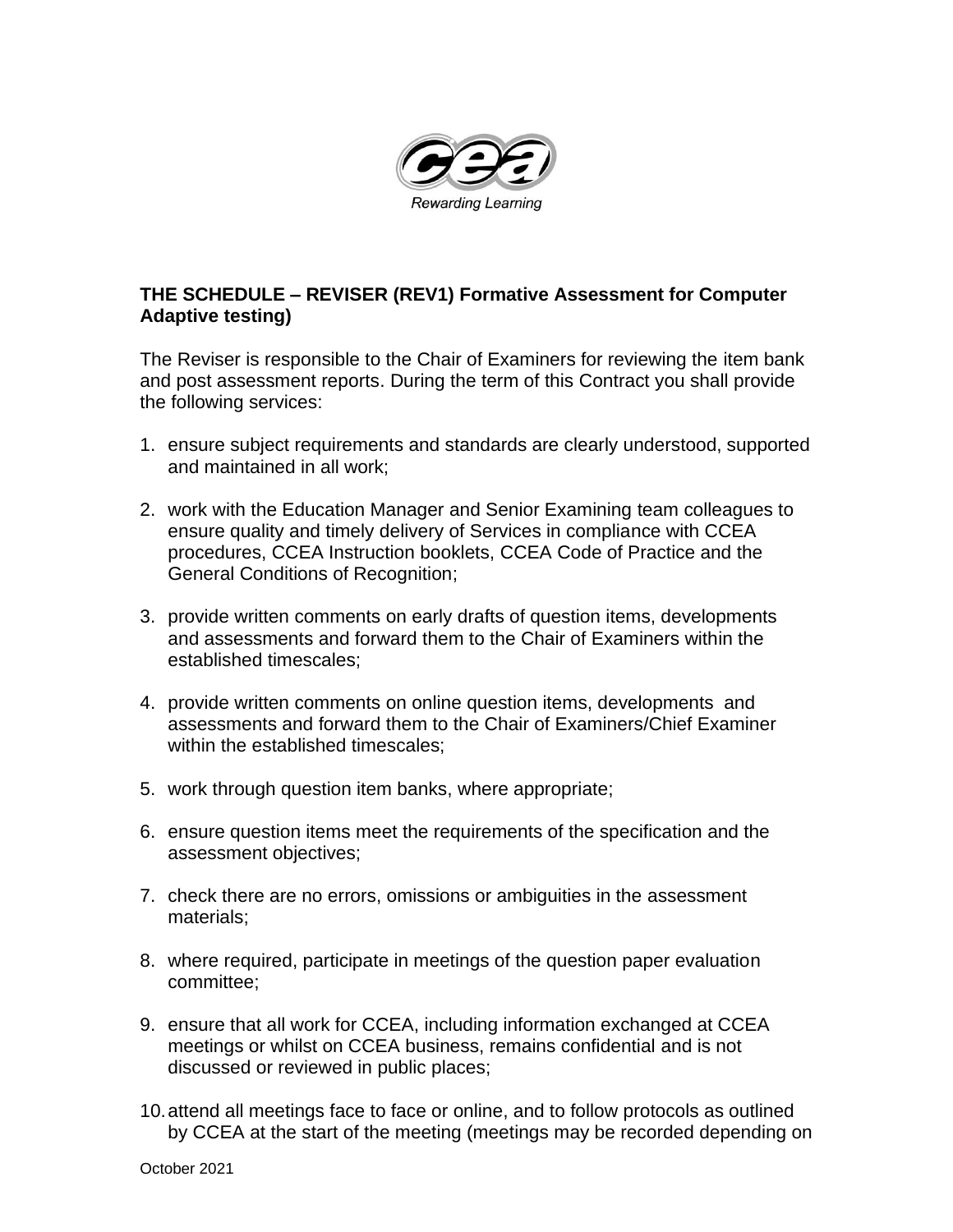business need. Attendees will be notified of this before the meeting commences);

- 11.attend training courses arranged by CCEA, in relation to new methods, techniques of assessment and administrative procedures;
- 12.engage in modernisation activities and assist in the development of materials in support of the relevant specification;
- 13.ensure that all work is carried out to a high standard and is completed within agreed deadlines;
- 14.engage in contract performance management with the Education Manager;
- 15.support CCEA as directed with its strategic modernisation programme for examinations and assessments. This can include but is not limited to: reviewing and testing new technologies and processes, participating in pilot projects and providing detailed feedback to improve learning and development;
- 16.perform any other services such as CCEA may reasonably require in respect of/relevant to the development of examinations.

## **NUMBER OF DAYS REQUIRED**

There are no specific days of the week in which the Supplier is required to carry out the Services. Work must be carried out in the Supplier's own time, and will be dependent on the number of question papers allocated.

## **CONFIDENTIALITY AND PROFESSIONAL INTEGRITY**

Please note that all examiners who are contracted to provide services for CCEA are required to maintain the confidentiality of assessment materials as described in Condition G4 of the General Conditions of Recognition – Maintaining Confidentiality of assessment materials. The General Conditions of Recognition state that:

*G4.1 Where confidentiality in –*

- *(a) the contents of assessment materials, or*
- *(b) information about the assessment,*

*is required in order to ensure that a qualification which an awarding organisation makes available, or proposes to make available, reflects an accurate measure of attainment, the awarding organisation must take all reasonable steps to ensure that such confidentiality is maintained.*